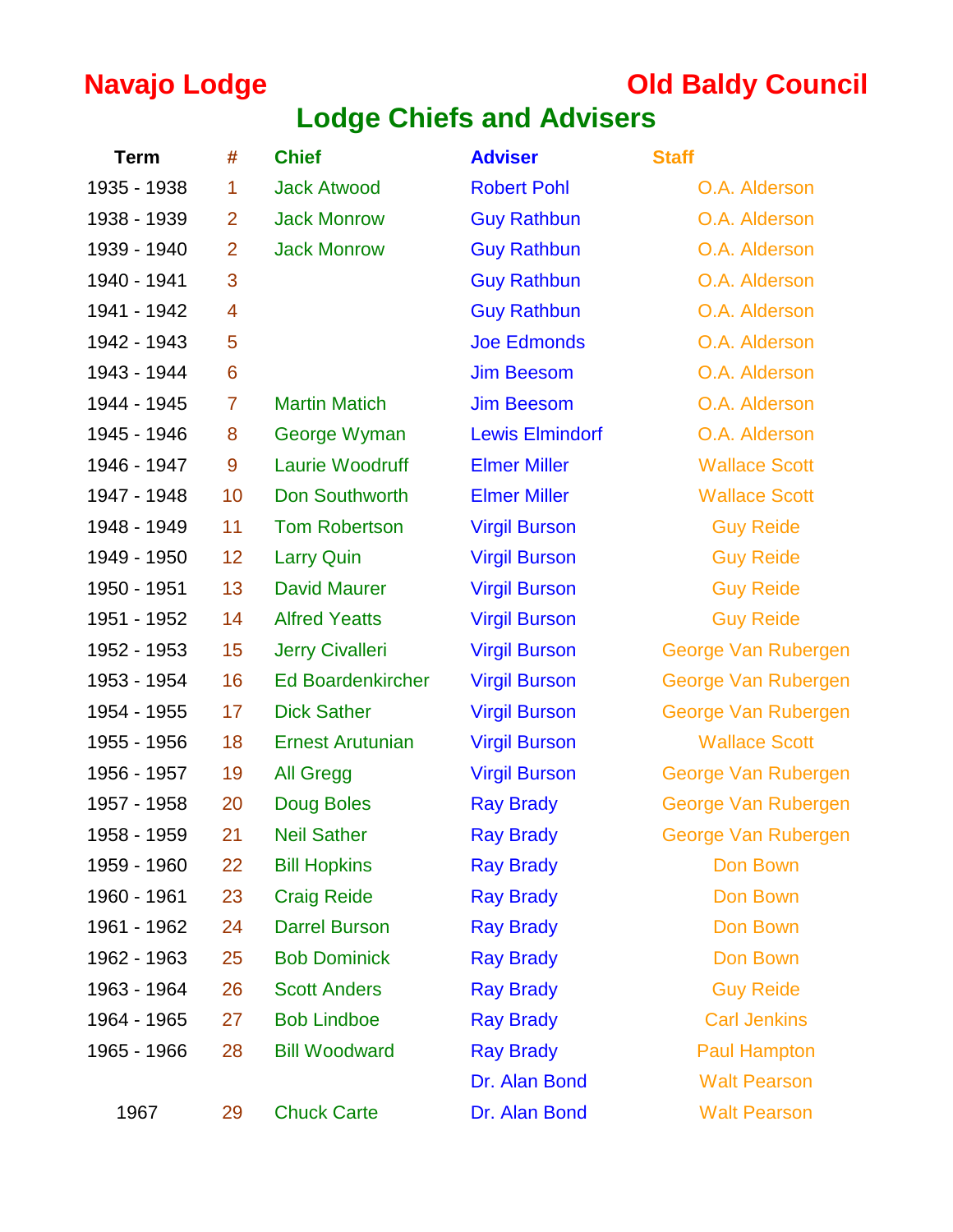# **Lodge Chiefs and Advisers**

| <b>Term</b> | #  | <b>Chief</b>             | <b>Adviser</b>        | <b>Staff</b>          |
|-------------|----|--------------------------|-----------------------|-----------------------|
| 1968        | 30 | <b>Jack Schnurr</b>      | Dr. Alan Bond         | <b>Walt Pearson</b>   |
| 1968 - 1969 | 31 | <b>Will Foster</b>       | <b>Perry Westrope</b> | <b>Walt Pearson</b>   |
| 1969 - 1970 | 32 | <b>Terry Goodykoontz</b> | <b>Perry Westrope</b> | <b>Walt Pearson</b>   |
| 1970 - 1971 | 33 | Dan Reaser               | <b>Perry Westrope</b> | <b>Walt Pearson</b>   |
| 1971-1972   | 33 | Dan Reaser               | <b>Bill Woodward</b>  | <b>Walt Pearson</b>   |
| 1972 - 1973 | 34 | <b>Bob Wilson</b>        | <b>Bill Woodward</b>  | <b>Walt Pearson</b>   |
| 1973 - 1974 | 35 | <b>Mike Geer</b>         | <b>Al Bowen</b>       | <b>Howard Russell</b> |
| 1974 - 1975 | 36 | <b>Ted Tingsdahl</b>     | <b>Don Steele</b>     | <b>Howard Russell</b> |
| 1975 - 1976 | 37 | <b>Bob Lewis</b>         | Dr. Alan Bond         | <b>Mike Lewis</b>     |
| 1976 - 1977 | 38 | <b>Mike Riley</b>        | Dr. Alan Bond         | <b>Paul Warner</b>    |
| 1977 - 1978 | 38 | <b>Mike Riley</b>        | <b>Bill Kime</b>      | <b>Paul Warner</b>    |
| 1978 - 1979 | 39 | <b>Gary Good</b>         | <b>Bill Kime</b>      | <b>Carl Robbins</b>   |
| 1979 - 1980 | 40 | <b>Mike Cross</b>        | <b>Bill Kime</b>      | <b>Carl Robbins</b>   |
|             | 41 | <b>Fred Nelsen</b>       | <b>Paul Steele</b>    |                       |
| 1980 - 1981 | 42 | Dan Dufrenne             | <b>Paul Steele</b>    | <b>Larry Johnson</b>  |
| 1981 - 1982 | 42 | Dan Dufrenne             | <b>Paul Steele</b>    | <b>Larry Johnson</b>  |
| 1982 - 1983 | 43 | <b>Tony Beyenhof</b>     | <b>Bill Davis</b>     | <b>Bill Gruber</b>    |
| 1983 - 1984 | 43 | <b>Tony Beyenhof</b>     | <b>Bill Davis</b>     | <b>Bill Gruber</b>    |
| 1984 - 1985 | 44 | <b>Chris Cox</b>         | <b>Bill Davis</b>     | <b>Don Marheine</b>   |
| 1985 - 1986 | 45 | <b>Karl Shelton</b>      | <b>Bill Davis</b>     | <b>Don Marheine</b>   |
| 1986 - 1987 | 46 | <b>Tony Martinez</b>     | <b>Bill Davis</b>     | <b>Bill Gruber</b>    |
| 1987 - 1988 | 47 | <b>Sean Smith</b>        | <b>Bill Woodward</b>  | Don Marheine          |
| 1988 - 1989 | 48 | <b>Arthur Banks</b>      | <b>Bill Woodward</b>  | <b>Bill Gruber</b>    |
| 1989 - 1990 | 49 | <b>William Taylor</b>    | <b>Bill Woodward</b>  | <b>Bill Gruber</b>    |
|             |    |                          | <b>Roy Cooley</b>     | <b>Larry Abbott</b>   |
| 1990 - 1991 | 50 | <b>Aaron Geiger</b>      | <b>Roy Cooley</b>     | <b>Larry Abbott</b>   |
|             |    |                          | <b>Kim Miller</b>     | <b>Dan Trevarthen</b> |
|             |    |                          | <b>Bill Davis</b>     |                       |
| 1991 - 1992 | 51 | <b>Martin Hambalek</b>   | <b>Bill Davis</b>     | <b>Dan Trevarthen</b> |
| 1992 - 1993 | 51 | <b>Martin Hambalek</b>   | <b>David Ramos</b>    | <b>Dan Trevarthen</b> |
| 1993 - 1994 | 52 | <b>Floyd Auten</b>       | <b>Bill Noble</b>     | Dan Trevarthen        |